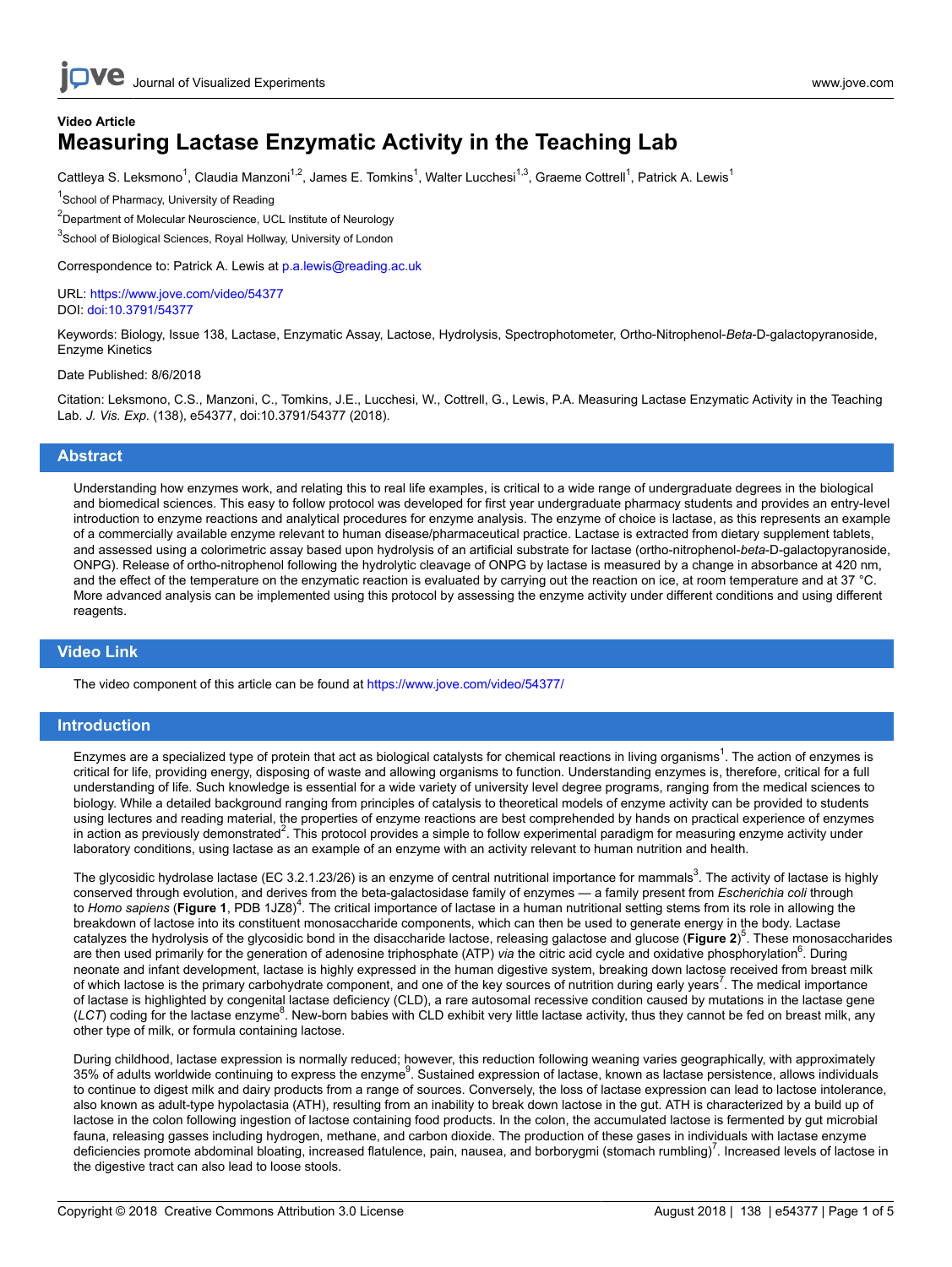The control of *LCT* gene expression is modulated by polymorphisms located in introns of the nearby *MCM6* gene. Individuals with sustained expression of lactase carry polymorphisms that function as strong distal enhancers for *LCT* gene expression, thus compensating the normal down regulation of LCT transcription during weaning, and consequently sustaining lactase expression in adulthood<sup>3</sup>. Enhancer polymorphisms have been suggested to have been positively selected following the domestication of cattle and camels in the Middle East over five thousand years ago<sup>9,10</sup> .

The symptoms resulting from ATH can be managed by reducing lactose intake, for example by removing dairy products from the diet. An alternative approach for ATH, and the approach of choice for CLD, is the use of lactase supplements, widely available from pharmacies. These supplements provide lactase isolated from a variety of sources, including yeast and bacteria, in a liquid or pill-based form that can be taken with or added to lactose containing food. The supplement will hydrolyze a proportion of the lactose present in the food to glucose and galactose products, thus permitting their absorption and preventing accumulation of undigested lactose substrate in the gut.

Based upon the use of lactase supplements as a dietary aid, we have developed a simple enzymology laboratory experiment suitable for first year biomedical science or pharmacy students. This laboratory experiment takes advantage of commercially available lactase supplements, and uses ortho-nitrophenol-*beta*-D-galactopyranoside (ONPG) to provide a colorimetric end point for measuring cleavage of glycosidic bonds by lactase (Figure 3)<sup>11</sup>. ONPG acts an artificial substrate for lactase, which when subjected to hydrolysis by this enzyme produces D-galactose and ortho-nitrophenol. The latter product has a yellow color, absorbing light at a wavelength of 420 nm. By quantifying any changes in absorbance at 420 nm following the exposure of ONPG to lactase, it is possible to estimate the activity of this enzyme. This laboratory experiment provides a demonstration of enzymatic hydrolase activity. By building in additional replicates and carrying out assays in different conditions, it is possible to incorporate more sophisticated analyses of enzyme kinetics, providing a valuable real-life example of enzymes in action relevant to human health.

### **Protocol**

NOTE: The protocol below was developed to be held over the course of two hours (including completion of in-class worksheets) in a purposebuilt teaching laboratory. The experimental steps were deliberately put together to exclude more detailed analysis of enzyme kinetics (carried out in the context of this course using model data); however — as noted in the discussion — the protocol provides a template for more advanced analyses depending upon time, facilities and student attainment level.

SAFETY: This practical should be carried out according to the rules of Good Chemical Laboratory Practice (GCLP) — personal protective equipment, including fastened laboratory coat, disposable gloves and safety glasses should be worn at all times in the laboratory.

### **1. Extracting the Enzyme**

- 1. Crush one lactase tablet, containing 200 mg of enzyme, to an even powder using a mortar and pestle.
- 2. Place the resulting powder into a 15 mL tube labelled "suspension" and resuspend in 10 mL of 100 mM phosphate buffered saline (PBS).
- 3. Vortex for 1 min to maximize enzyme extraction. 4. Transfer 1 mL from the suspension into a 1.5 mL centrifuge tube and centrifuge for 1 min at 10,000 x *g* to sediment solid particles.
- 5. Transfer 500 µL of the supernatant to a clean 1.5 mL tube labelled "Lactase Extract".

## **2. Observing the Colorimetric Reaction**

- 1. Place 390 µL of 100 mM PBS into a 1.5 mL tube labelled "Reaction A".
- 2. Add 100 µL of 5 mM ONPG solution and mix well by vortexing. CAUTION: This practical uses ortho-Nitrophenol-*beta*-D-galactopyranoside (ONPG) as a substitute for lactose. Since ONPG is a phenolic compound, it should be handled with caution. In the event of skin contact with ONPG, the exposed skin should be washed immediately. Any spills should be wiped up immediately with paper towels to be disposed of into the appropriate waste stream.
- 3. Add 10 µL of extract into the reaction A tube and mix well by vortexing.
- 4. Observe the reaction mixture for 5 minutes and note any colorimetric changes to the solution.

## **3. Measuring Enzyme Activity**

- 1. Set up two 1.5 mL tubes: one labelled "Reaction B", one labelled "Control".
- 2. Add 390 µL of 100 mM PBS to the reaction B tube, 400 µL of 100 mM PBS to the control tube and then add 100 µL of 5 mM ONPG to each tube.
- 3. Mix the contents by vortexing.
- Add 10 µL of lactase extract to the reaction B tube, mix by vortexing and allow the reaction to proceed for 1 min at room temperature.
- 5. Once 1 min has elapsed, add 500 µL of 1 M sodium carbonate to both tubes to inhibit the lactase enzyme by increasing the pH, thereby terminating the reaction.
- 6. Transfer 500 µL from each tube into clean spectrophotometer cuvettes and measure absorbance at 420 nm using the spectrophotometer.
- 7. Note absorbance for reaction B and control samples, and then subtract the control value from the reaction value to derive the change in absorbance due to hydrolysis of ONPG in the presence of active enzyme.

## **4. Effect of Temperature on Enzyme Activity**

- 1. Set up three control tubes and three reaction tubes as described in section 3 and label these "4 °C", "Room Temp", and "37 °C".
- 2. Following addition of enzyme extract, incubate one tube on ice, one at room temperature, and one at 37 °C (in a pre-heated water bath).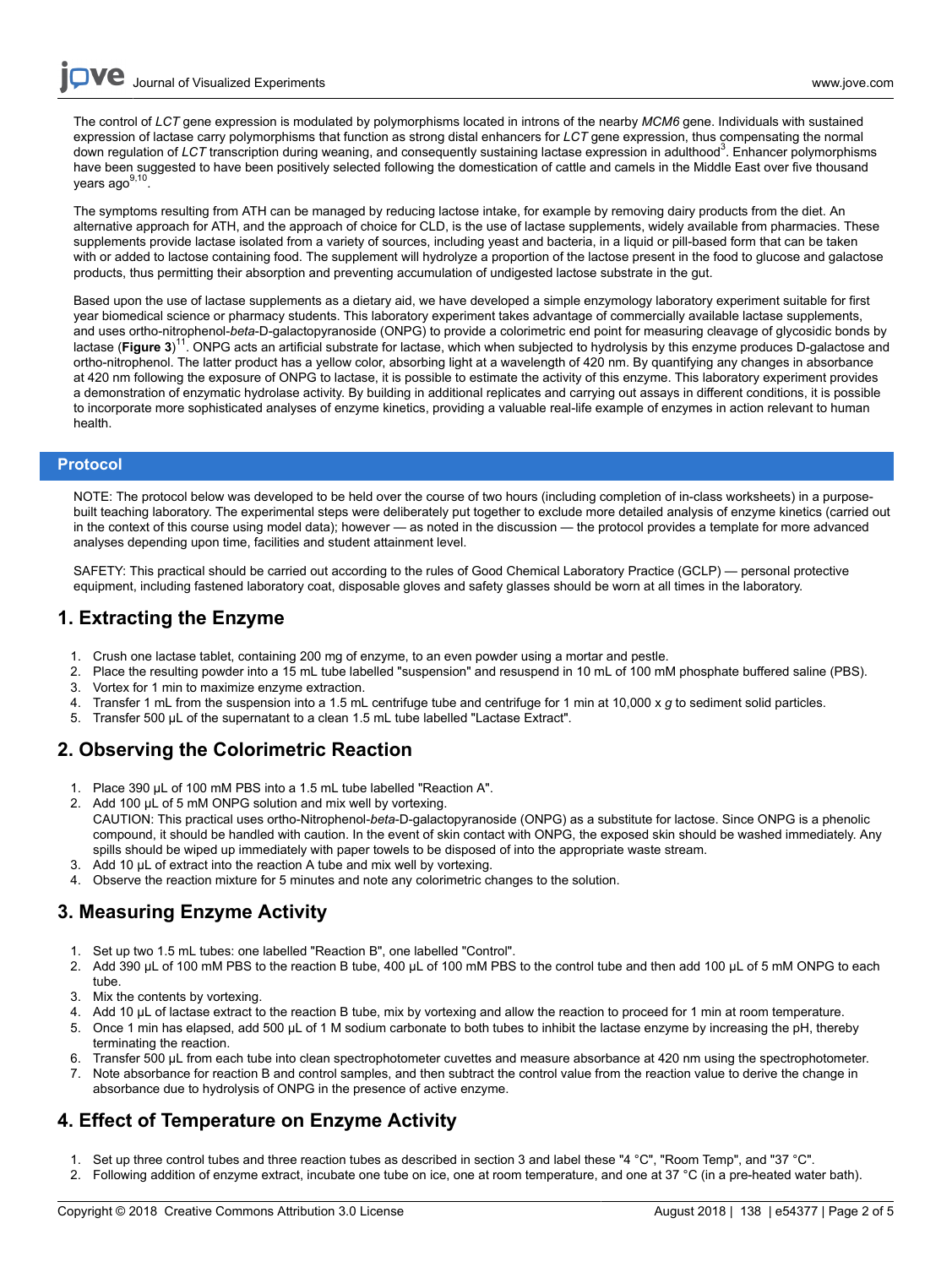- Journal of Visualized [Experiments](https://www.jove.com) [www.jove.com](https://www.jove.com)
- 3. Allow the reactions to proceed for 1 min and then terminate the reaction by adding 500 µL of 1 M sodium carbonate to each tube.
- 4. Measure the absorbance at 420 nm for each tube as described in section 3. Record the values, subtracting the control value from the reaction value in each case.

### **Representative Results**

Lactose

Representative results for Section 2 of the protocol are shown in **Figure 4A**. The control reaction, in the absence of lactase enzyme, remains clear whilst the reaction solution, containing extract from the lactase tablet, turns yellow as ONPG is hydrolyzed releasing *ortho*-nitrophenol. **Figure 4B** shows quantification using arbitrary units from Section 4 of the protocol, following analysis of samples using the spectrophotometer. Production of ortho-nitrophenol is lowest when the reaction is incubated on ice, and highest when the reaction is carried out at 37 °C.



**Figure 1:** *E. coli* **beta-galactosidase.** (**A**) Crystal structure of beta-galactosidase from *Escherichia coli*, showing the tetrameric structure of the active complex. (B) Allolactose (shown in red) bound to the active site of beta-galactosidase. Images generated from PDB 1JZ8<sup>4</sup>. [Please click](https://www.jove.com/files/ftp_upload/54377/54377fig1large.jpg) [here to view a larger version of this figure.](https://www.jove.com/files/ftp_upload/54377/54377fig1large.jpg)



D-galactose D-glucose

**Figure 2: Enzymatic action of lactase.** Hydrolysis of lactose by lactase to produce beta-D-galactose and beta-D-glucose. [Please click here to](https://www.jove.com/files/ftp_upload/54377/54377fig2large.jpg) [view a larger version of this figure.](https://www.jove.com/files/ftp_upload/54377/54377fig2large.jpg)



**Figure 3: Hydrolysis of ortho-nitrophenol-***beta***-D-galactopyranoside.** ONPG hydrolysis by lactase to produce beta-D-galactose and orthonitrophenol (which is yellow in color), allowing estimation of lactase activity by measurement of absorbance at 420 nm. [Please click here to view](https://www.jove.com/files/ftp_upload/54377/54377fig3large.jpg) [a larger version of this figure.](https://www.jove.com/files/ftp_upload/54377/54377fig3large.jpg)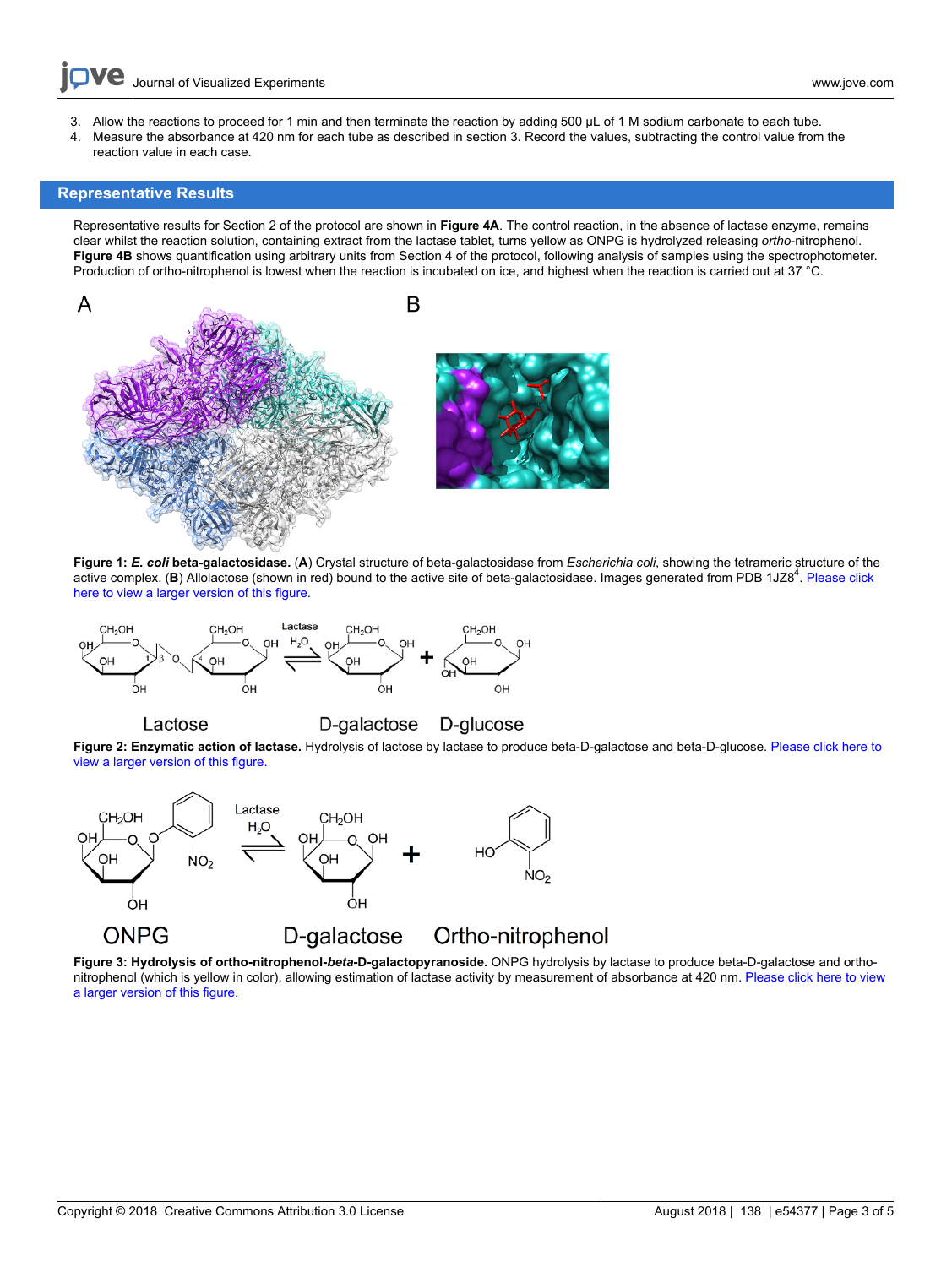# А



# B

Reaction absorbance Control absorbance Reaction minus control





**Figure 4: ONPG hydrolysis.** Representative results of ONPG hydrolysis, showing control and reaction tubes (**A**) and representative data from Section 4 of the protocol recorded on in-class worksheets, showing raw absorbance in arbitrary units at 420 nm, corrected for background and at three different temperatures (**B**). [Please click here to view a larger version of this figure.](https://www.jove.com/files/ftp_upload/54377/54377fig4large.jpg)

| <b>Experimental Condition</b> | <b>Experimental variables</b>                                                      |
|-------------------------------|------------------------------------------------------------------------------------|
| Temperature                   | $10^{\circ}$ C, 10 $^{\circ}$ C, 20 $^{\circ}$ C, 30 $^{\circ}$ C, 50 $^{\circ}$ C |
| l Substrate concentration     | 10 mM, 1 mM, 5 mM ,10 mM ONPG                                                      |
| Competitive inhibition        | 5 mM ONPG plus 0 mM, 1 mM, 5 mM, or 10 mM lactose                                  |
| Time dependence               | 0 s, 15 s, 30 s, 1 min, 5 min, 10 min, 20 min                                      |
| l Heat denaturation           | Lactase extract heated to 100 °C for 10 min prior to assay                         |

**Table 1: Potential extended experimental condition**. Suggested extended experiments, to be carried out in triplicate, investigating specific aspects of lactase biology.

#### **Discussion**

A detailed knowledge and understanding of enzymes, enzymatic reactions and enzyme kinetics is required for a wide range of topics spanning biology, biomedicine and pharmacology. The protocol described above uses lactase as an example of an enzyme relevant to human health for demonstrating enzymatic reactions, providing key skills that can be used in more advanced laboratory-based experiments.

This protocol has been deliberately designed to be as robust as possible, allowing students with little or no wet laboratory experience to produce interpretable results in a short space of time. In the 2014/2015 academic year at the University of Reading School of Pharmacy, a total of 144